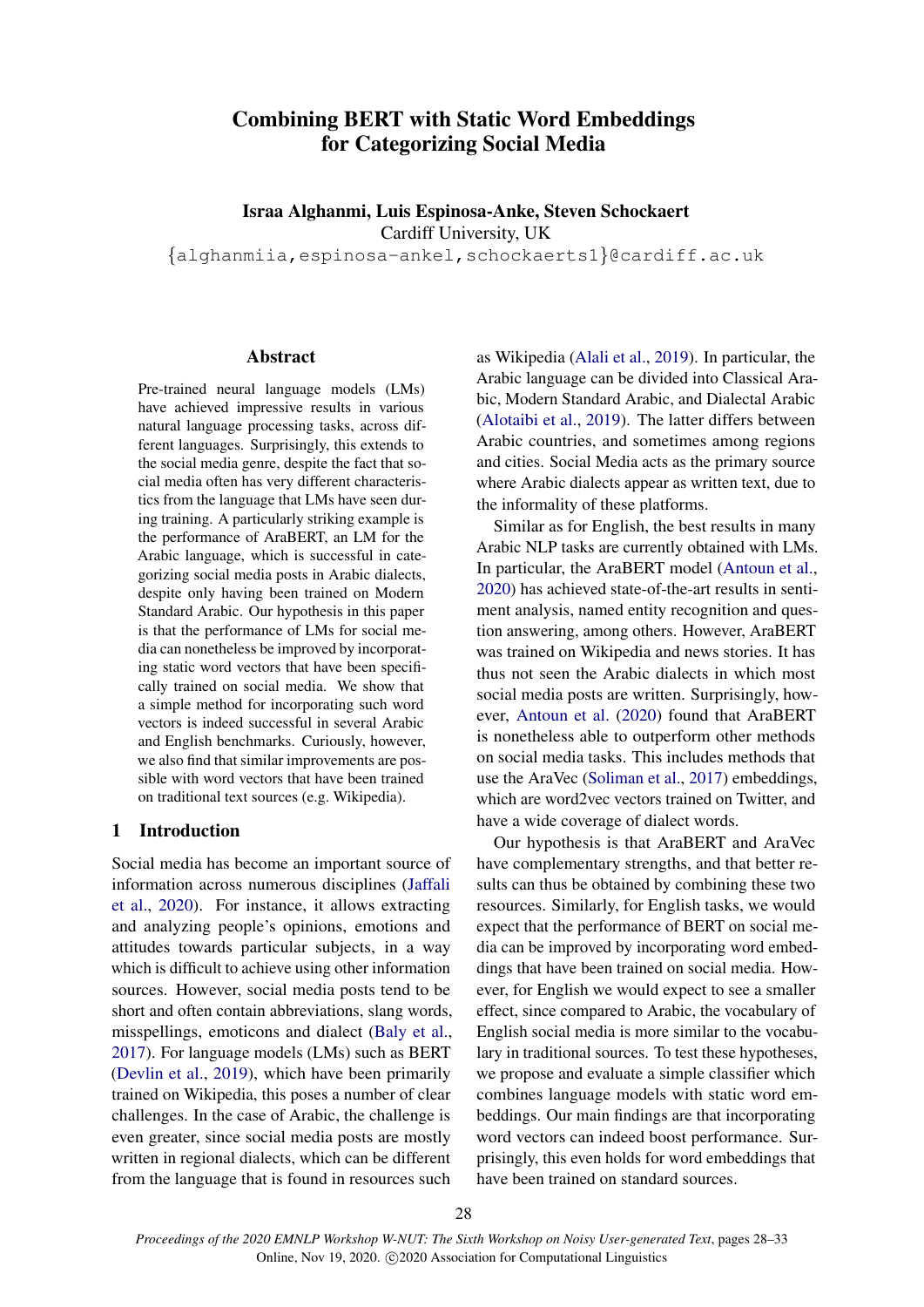#### 2 Related Work

While there is a large literature on NLP for social media, more efforts that focus on the Arabic language are needed. A notable work is [Heikal et al.](#page-4-6) [\(2018\)](#page-4-6), which developed a CNN and LSTM ensemble model for Arabic sentiment analysis. They used AraVec pre-trained word embeddings for the word embedding representation. Recently, [Kaibi et al.](#page-4-7) [\(2020\)](#page-4-7) proposed an approach that relies on the concatenation of pre-trained AraVec and fastText vectors. However, the best results on most datasets are currently achieved by fine-tuning AraBERT [\(An](#page-4-5)[toun et al.,](#page-4-5) [2020\)](#page-4-5), as already mentioned in the introduction. For the English language, [Nguyen et al.](#page-4-8) [\(2020\)](#page-4-8) recently introduced BERTweet, a BERTbased language model that was trained on a large corpus of English tweets. Their experiments show that utilising this model led to improved results on different tasks involving Twitter posts, such as named entity recognition, part-of-speech tagging and text classification.

In this work, we investigate the effectiveness of combining pre-trained language models with static word embeddings. For earlier language models, most notably ELMo [\(Peters et al.,](#page-4-9) [2018\)](#page-4-9), it was common practice to combine contextual embeddings, predicted by the language model, with static word embeddings. However, the introduction of BERT has essentially eliminated the need for static word vectors in standard settings. On the other hand, several authors have shown that it can be beneficial to incorporate entity vectors with BERT, allowing the model to exploit factual or commonsense knowledge from structured sources [\(Lin et](#page-4-10) [al.,](#page-4-10) [2019;](#page-4-10) [Poerner et al.,](#page-4-11) [2019\)](#page-4-11).

### 3 Proposed Approach

There are various ways in which BERT-based models can be combined with static word vectors. Note, however, that we cannot simply concatenate the contextualised word vectors predicted by BERT with the corresponding static word vectors, due to the fact that the tokenization strategy used by BERT means that many words are split into two or more word-piece tokens. One possible solution, adopted by [Zhang et al.](#page-5-1) [\(2020\)](#page-5-1) in a different setting, is to combine the word-piece tokens from the same word into a single vector, using a convolutional or recurrent neural network. The resulting word-level vector can then be concatenated with the corresponding static word vector. However,

without a large training set, there is a risk that the representations predicted by BERT are degraded by this aggregation step. As a simpler solution, we instead combine representations obtained from BERT and from the static word vectors at sentence level. In particular, to obtain a sentence vector from the fine-tuned BERT model, we simply take the average of the predicted contextualised vectors. To obtain a sentence vector from the static word embeddings, we use either a Convolutional Neural Network (CNN) or a Long Short Term Memory network (LSTM). After concatenating the two types of sentence vectors, we apply dropout, followed by a softmax classification layer. A diagram illustrating the model is shown in Figure [1.](#page-1-0) Rather than jointly training the combined model, we first fine-tune the BERT model on its own. After this fine-tuning step, we freeze the BERT model and train the CNN and combined classification layer. We found this strategy to be more robust against over-fitting.

<span id="page-1-0"></span>

Figure 1: The CNN based proposed architecture

# 4 Experimental Results

We experimentally analyze the benefit of incorporating static word vectors, in both Arabic and English. For Arabic, we used the following datasets:

- AJGT Arabic Jordanian General Tweets [\(Alo](#page-4-12)[mari et al.,](#page-4-12) [2017\)](#page-4-12) is a sentiment classification dataset. It consists of 1,800 tweets annotated with positive and negative labels.
- SemEval-2017 Task 4 [\(Rosenthal et al.,](#page-4-13) [2017\)](#page-4-13) We use the Arabic subtask A dataset from SemEval 2017 Task 4. This dataset contains 10,126 tweets, annotated with negative, neutral, and positive labels.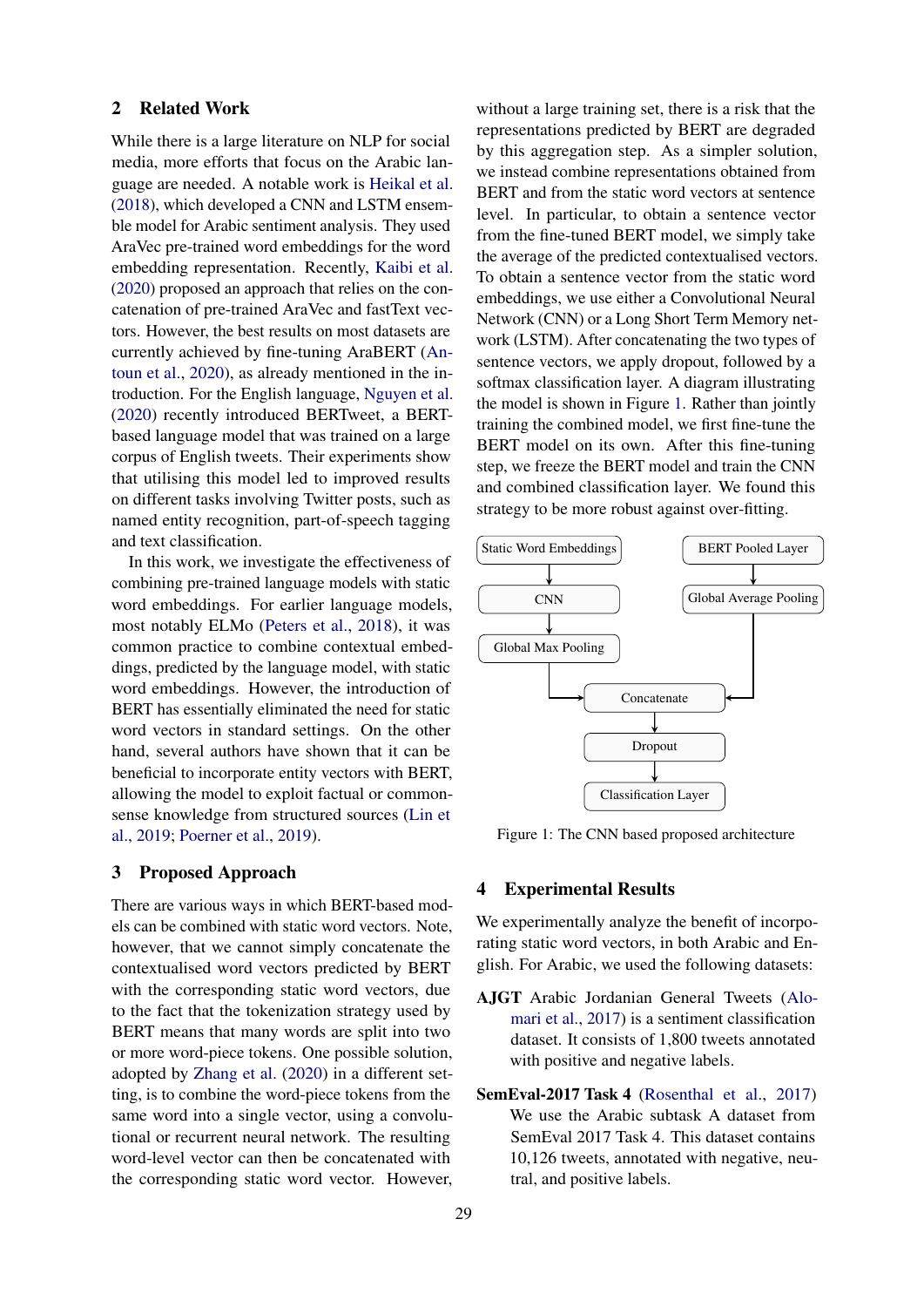- L-HSAB A dataset for hate speech and abusive language in Arabic Levantine dialect [\(Mulki](#page-4-14) [et al.,](#page-4-14) [2019\)](#page-4-14). It consists of 5846 tweets, which are annotated as normal, abusive or hate.
- ArsenTD-Lev An Arabic Levantine dataset for sentiment analysis that discusses multiple topics [\(Baly et al.,](#page-4-15) [2019\)](#page-4-15). It contains 4000 tweets, labelled as a very negative, negative, neutral, positive, or very positive.

For English, we used the following datasets:

- Irony Detection We use Semeval-2018 Task 3 dataset [\(Van Hee et al.,](#page-5-2) [2018\)](#page-5-2), containing 4,618 tweets that are annotated as ironic or not.
- Semeval-2019 Task 6: OffensEval An offensive language identification dataset for social media [\(Zampieri et al.,](#page-5-3) [2019\)](#page-5-3). It consist of 14,100 tweets that are labeled as offensive or not.
- Stance Detection We use the climate change Semeval-2016 Task 6 subtask A dataset [\(Mo](#page-4-16)[hammad et al.,](#page-4-16) [2016\)](#page-4-16). It contains 564 tweets, annotated as in favour, against or neutral towards the target.
- Hate Speech Detection We utilize the English SemEval-2019 Task 5 dataset [\(Basile et al.,](#page-4-17) [2019\)](#page-4-17). It contains 13,000 tweets labeled as hateful or not.

For datasets without standard splits, we randomly split the data into 80% for training and 20% for testing. We removed emojis, hashtag signs (#), numbers, special characters and punctuation. We replace user mentions with [user], URLs with [link], and email addresses with [email], written in Arabic or English depending on the language of the dataset. For Arabic tweets, we also removed diacritics, elongation and English letters, besides shallow normalization. For English, we removed non-ASCII characters, convert emoticons to text, and common contractions to their full form.

Word Embeddings. For the Arabic dataset, we use AraVec word vectors [\(Soliman et al.,](#page-5-0) [2017\)](#page-5-0), which are based on the word2vec model [\(Mikolov](#page-4-18) [et al.,](#page-4-18) [2013\)](#page-4-18). Pre-trained models are available for two Arabic content domains: Wikipedia and Twitter. For each domain, Skip-gram and CBOW versions with 100 and 300 dimension vector sizes were provided. In our experiments, for both domains,

we have used the 300-dimensional CBOW vectors (AraVec-twi and AraVec-wiki). For English, we have used GloVe vectors provided by [\(Pennington](#page-4-19) [et al.,](#page-4-19) [2014\)](#page-4-19). We have used the 100 dimensional word vectors that have been pre-trained on Twitter data (GloVe-twi), as well as the 100-dimensional GloVe vectors that have been trained on Wikipedia (GloVe-wiki).

Language Models. We use the pre-trained  $AraBERTv0.1 model<sup>1</sup> (Antoun et al., 2020) for$  $AraBERTv0.1 model<sup>1</sup> (Antoun et al., 2020) for$  $AraBERTv0.1 model<sup>1</sup> (Antoun et al., 2020) for$  $AraBERTv0.1 model<sup>1</sup> (Antoun et al., 2020) for$  $AraBERTv0.1 model<sup>1</sup> (Antoun et al., 2020) for$  $AraBERTv0.1 model<sup>1</sup> (Antoun et al., 2020) for$  $AraBERTv0.1 model<sup>1</sup> (Antoun et al., 2020) for$ Arabic and the BERT<sub>base</sub> uncased [\(Devlin et al.,](#page-4-20) [2018\)](#page-4-20) model for English.

Baselines and Methodology. As a baseline, we show the performance of a standard CNN, using only the static word vectors as input. We use 100 convolutional filters, a kernel size of 3, and a ReLU activation function. A global max-pooling layer follows the convolution layer. A dropout layer with a 0.5 drop rate is applied to the max-pooled output to avoid over-fitting. We use SGD with a batch size of 16 for 15 epochs with early stopping callback.

We also show results for BERT and AraBERT alone. We followed the BERT TensorFlow implementation for sequence classification provided by Hugging Face [\(Wolf et al.,](#page-5-4) [2019\)](#page-5-4). Both AraBERT and the English BERT<sub>base</sub> pre-trained language models share the same architecture, which consists of 12 layers. We utilize the Adamax optimizer and batch size of 8. The hyper-parameters search for the fine-tuning process involves the number of epochs (3 to 6) and the learning rates [2e-5, 5e-5]. We chose the best performing hyper-parameters based on a validation split. We use the standard validation split for datasets where one is provided, and use 20% of the training data as validation otherwise. We fine-tune BERT on the whole training data once the best hyper-parameters are chosen.

For the CNN variant of our proposed hybrid approach, we use the same configuration as for the CNN baseline, i.e. we use a convolution layer with a filter size of 100, a kernel size of 3, and the ReLU activation function, followed by global max-pooling. For the LSTM variant, we use 100 dimensional units. In both variants, the dropout rate is set to 0.5, and we use SGD with a batch size of 16, for 15 epochs, with the usage of early stopping callback.

<span id="page-2-0"></span><sup>&</sup>lt;sup>1</sup>There are two versions of AraBERT, called AraBERTv0.1 and AraBERTv1. The only difference is that a Farasa Segmenter is used for the latter.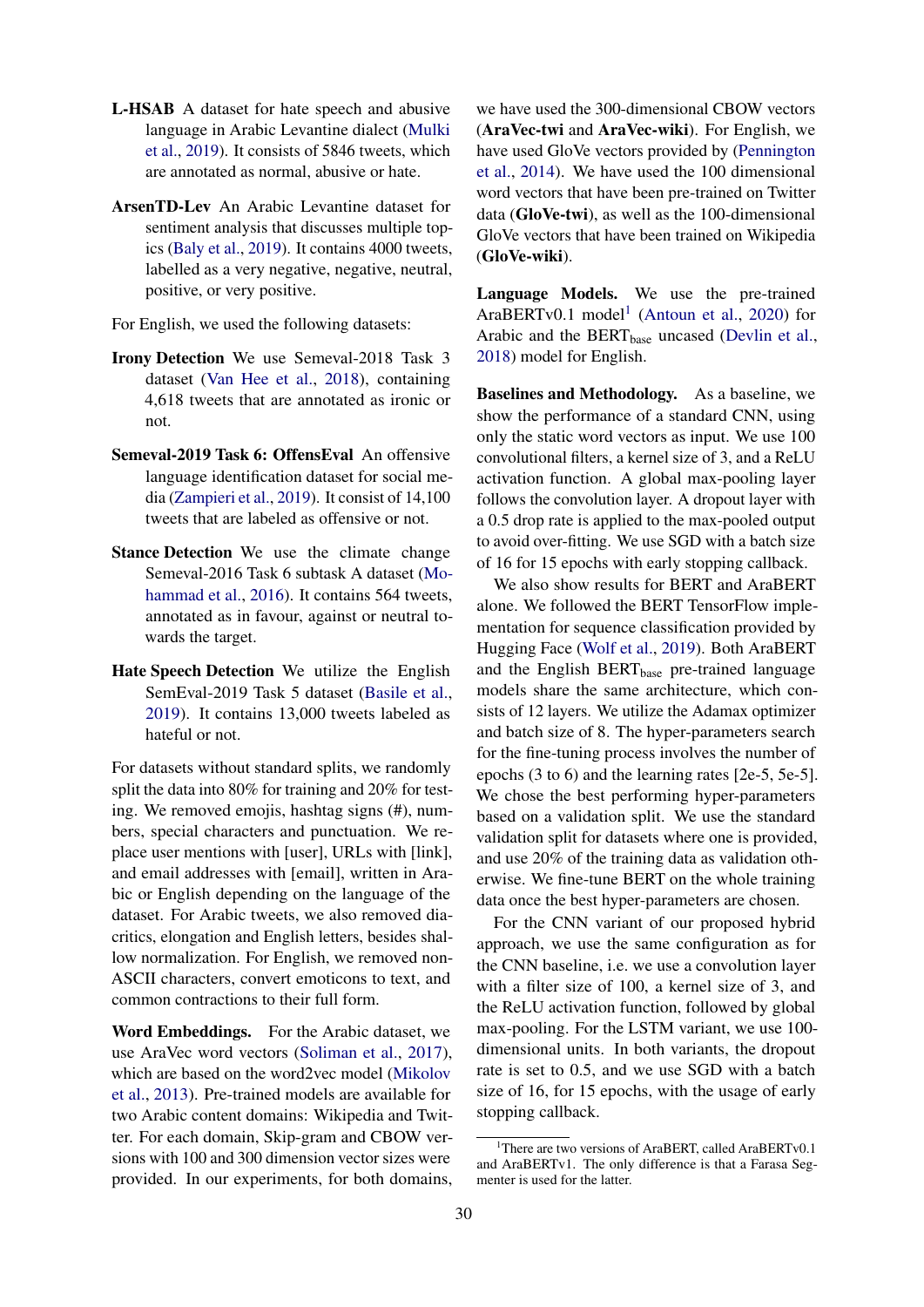<span id="page-3-0"></span>

| Model            | <b>Embeddings</b> | <b>AJGT</b>              | SemEval-2017     | <b>L-HSAB</b>    | <b>ArsenTD-Lev</b>  |
|------------------|-------------------|--------------------------|------------------|------------------|---------------------|
| <b>CNN</b>       | AraVec-twi        | 89.9                     | 55.6             | 60.9             | 47.5                |
| AraBERT          |                   | 93.3                     | 63.1             | 71.0             | 51.8                |
| $CNN + AraBERT$  | AraVec-twi        | <b>93.4</b> (93.0, 93.9) | 64.1(63.5, 64.4) | 72.1(71.7, 72.3) | 49.2(47.1, 51.5)    |
| $LSTM + AraBERT$ | AraVec-twi        | 93.1(92.8, 93.6)         | 63.7(63.3, 64.1) | 72.0(71.5, 72.5) | $52.2$ (51.7, 52.7) |
| $CNN + AraBERT$  | AraVec-wiki       | <b>93.4</b> (92.8, 93.6) | 64.3(63.9, 64.5) | 71.8(71.6, 72.1) | 50.9(48.0, 53.1)    |
| $LSTM + AraBERT$ | AraVec-wiki       | 93.1(92.8, 93.6)         | 63.7(63.4, 63.9) | 71.9(71.5, 72.5) | 51.9(51.5, 52.5)    |

<span id="page-3-1"></span>Table 1: F1 scores (%) for Arabic datasets. We report the average result from five runs for CNN, CNN+AraBERT and LSTM+AraBERT, as well as the minimum and maximum results between parentheses. The fine-tuned AraBERT model is fixed across all variants.

| <b>Model</b>      | <b>Embeddings</b>        | <b>Irony</b>        | <b>OffensEval</b>        | Hate              | <b>Stance</b>       |
|-------------------|--------------------------|---------------------|--------------------------|-------------------|---------------------|
| <b>CNN</b>        | GloVe-twi                | 57.2                | 75.1                     | 47.0              | 29.0                |
| <b>BERT</b>       | $\overline{\phantom{0}}$ | 67.3                | 78.5                     | 50.6              | 52.9                |
| $CNN + BERT$      | GloVe-twi                | 68.4 $(67.4, 69.7)$ | 79.4 (79.2, 79.7)        | 48.1(47.6, 48.5)  | 54.3 (52.9, 56.0)   |
| <b>LSTM+ BERT</b> | GloVe-twi                | 68.3(67.6, 68.9)    | 79.5 (79.2, 79.8)        | 47.7 (47.5, 47.8) | 54.1(53.1, 55.5)    |
| $CNN + BERT$      | GloVe-wiki               | 67.7(66.5, 68.7)    | 79.4 (79.0, 79.6)        | 48.1(47.8, 48.3)  | 54.6 $(53.6, 55.5)$ |
| <b>LSTM+ BERT</b> | GloVe-wiki               | 68.3(67.6, 68.9)    | <b>79.6</b> (79.2, 79.8) | 47.7(47.5, 47.8)  | 54.1(53.1, 55.5)    |

Table 2: F1 scores (%) for English datasets. We report the average result from five runs for CNN, CNN+BERT and LSTM+BERT, as well as the minimum and maximum results between parentheses. The fine-tuned BERT model is fixed across all variants.

Results. Table [1](#page-3-0) summarizes the performance of the baseline models and the proposed strategy for the Arabic language, while Table [2](#page-3-1) shows the results for English. The results for AraBERT and BERT are the best results that were obtained over three runs. We then fix this model and combine it with the CNN and LSTM models. The results of these combined models (and the CNN baseline) are averaged over 5 runs. We use this approach since the focus is on assessing whether the performance of BERT and AraBERT can be improved.

Overall, the proposed combined model improves the results across almost all datasets, with the CNN and LSTM variants performing broadly similarly. One exception for Arabic is the ArsenTD-Lev dataset, where the LSTM variant performs substantially better than the CNN variant. and the English Hate dataset, where neither of the two variants outperforms the fine-tuned BERT model. The underperformance on the Hate dataset is likely related to over-fitting, as there is a clear mismatch between training and test data in this dataset (e.g. in terms of annotation strategy and average tweet length). The most surprising finding is that the AraVec-twi and AraVec-wiki word embeddings achieve comparable performance for Arabic, and similarly, the GloVe-twi and GloVe-wiki embeddings achieve comparable performance for English. This suggests that the main improvements are not due to the fact that the word embeddings are specialized towards the social media genre, but rather because they capture complementary facets of word mean-

ing. We conjecture that word vectors can, in particular, provide valuable complementary information for rare words. Schick and Schütze [\(2020\)](#page-4-21) found that BERT struggles with rare words and we can indeed expect social media texts to contain a larger proportion of rare words than documents in other genres.

### 5 Conclusions

In this paper, we have presented a simple approach to combine static word embeddings with BERTbased language models. Intuitively, the reason why this hybrid approach can outperform the BERTbased models themselves is because the latter were not trained on Wikipedia. The alternative solution would be to train language models on a relevant social media corpus, as in the BERTweet model [\(Nguyen et al.,](#page-4-8) [2020\)](#page-4-8). While such a strategy is likely to lead to a better overall performance, in principle, this is not always feasible in practice. For instance, using static word vectors could play an important role in dealing with emerging terms, such as trending hashtags, as continuously updating language models (for many different languages) would be too expensive. Similarly, incorporating static word vectors seems to be a promising strategy for improving language models for low-resource languages, as specialized language models (e.g. trained on social media) are unlikely to become available for such languages.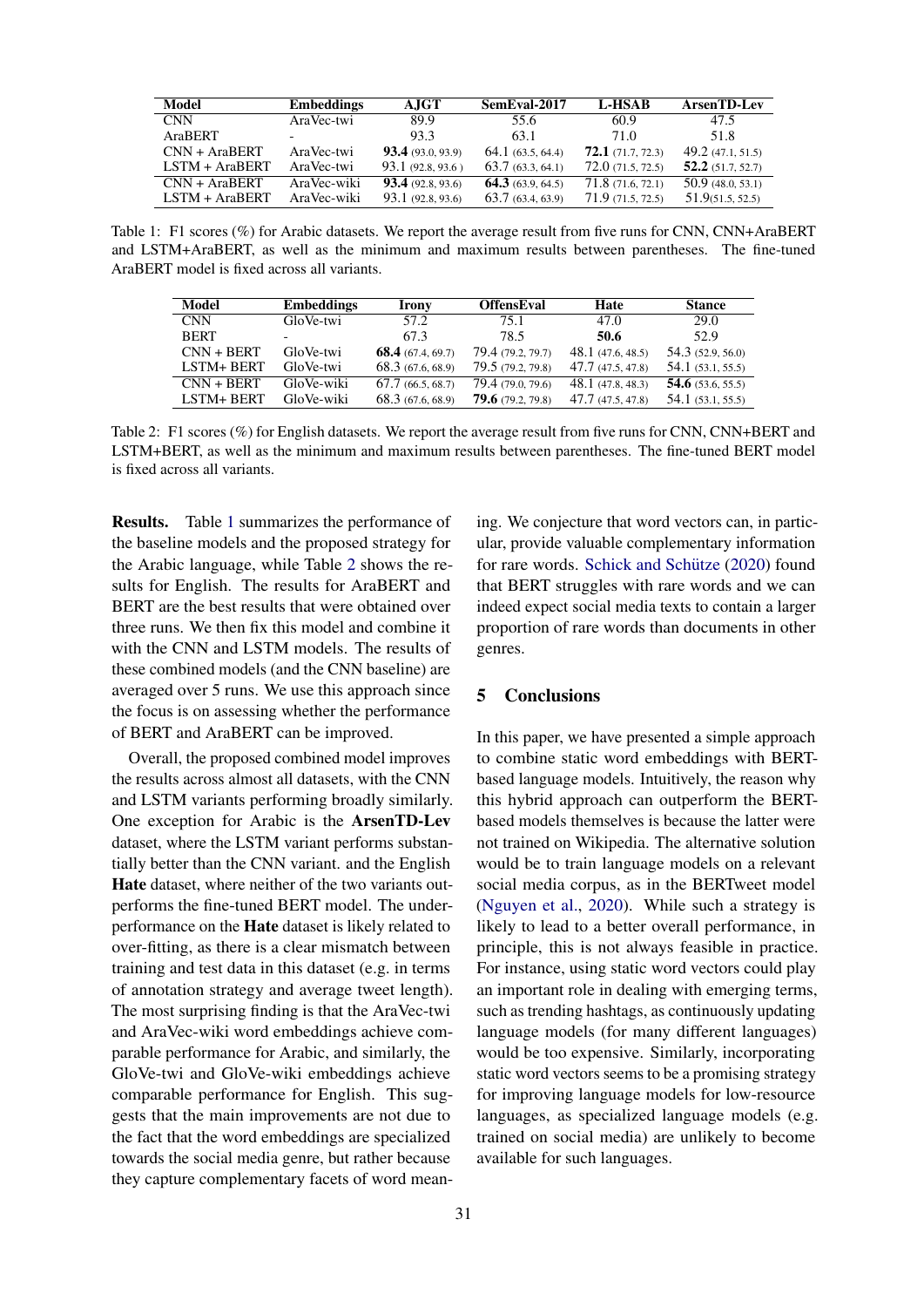#### References

- <span id="page-4-3"></span>Muath Alali, Nurfadhlina Mohd Sharef, Masrah Azrifah Azmi Murad, Hazlina Hamdan, and Nor Azura Husin. 2019. Narrow convolutional neural network for arabic dialects polarity classification. *IEEE Access*, 7:96272–96283.
- <span id="page-4-12"></span>Khaled Mohammad Alomari, Hatem M ElSherif, and Khaled Shaalan. 2017. Arabic tweets sentimental analysis using machine learning. In *International Conference on Industrial, Engineering and Other Applications of Applied Intelligent Systems*, pages 602–610. Springer.
- <span id="page-4-4"></span>Shoayee Alotaibi, Rashid Mehmood, and Iyad Katib. 2019. Sentiment analysis of arabic tweets in smart cities: A review of saudi dialect. In *2019 Fourth International Conference on Fog and Mobile Edge Computing (FMEC)*, pages 330–335. IEEE.
- <span id="page-4-5"></span>Wissam Antoun, Fady Baly, and Hazem Hajj. 2020. [Arabert: Transformer-based model for arabic lan](http://arxiv.org/abs/2003.00104)[guage understanding.](http://arxiv.org/abs/2003.00104)
- <span id="page-4-1"></span>Ramy Baly, Gilbert Badaro, Georges El-Khoury, Rawan Moukalled, Rita Aoun, Hazem Hajj, Wassim El-Hajj, Nizar Habash, and Khaled Shaban. 2017. A characterization study of arabic twitter data with a benchmarking for state-of-the-art opinion mining models. In *Proceedings of the third Arabic natural language processing workshop*, pages 110–118.
- <span id="page-4-15"></span>Ramy Baly, Alaa Khaddaj, Hazem Hajj, Wassim El-Hajj, and Khaled Bashir Shaban. 2019. Arsentdlev: A multi-topic corpus for target-based sentiment analysis in arabic levantine tweets. *arXiv preprint arXiv:1906.01830*.
- <span id="page-4-17"></span>Valerio Basile, Cristina Bosco, Elisabetta Fersini, Nozza Debora, Viviana Patti, Francisco Manuel Rangel Pardo, Paolo Rosso, Manuela Sanguinetti, et al. 2019. Semeval-2019 task 5: Multilingual detection of hate speech against immigrants and women in twitter. In *13th International Workshop on Semantic Evaluation*, pages 54–63. Association for Computational Linguistics.
- <span id="page-4-20"></span>Jacob Devlin, Ming-Wei Chang, Kenton Lee, and Kristina Toutanova. 2018. Bert: Pre-training of deep bidirectional transformers for language understanding. *arXiv preprint arXiv:1810.04805*.
- <span id="page-4-2"></span>Jacob Devlin, Ming-Wei Chang, Kenton Lee, and Kristina Toutanova. 2019. BERT: pre-training of deep bidirectional transformers for language understanding. In *Proceedings of the 2019 Conference of the North American Chapter of the Association for Computational Linguistics: Human Language Technologies*, pages 4171–4186.
- <span id="page-4-6"></span>Maha Heikal, Marwan Torki, and Nagwa El-Makky. 2018. Sentiment analysis of arabic tweets using deep learning. *Procedia Computer Science*, 142:114–122.
- <span id="page-4-0"></span>Soufien Jaffali, Salma Jamoussi, Nesrine Khelifi, and Abdelmajid Ben Hamadou. 2020. Survey on social networks data analysis. In *International Conference on Innovations for Community Services*, pages 100– 119. Springer.
- <span id="page-4-7"></span>Ibrahim Kaibi, Hassan Satori, et al. 2020. Sentiment analysis approach based on combination of word embedding techniques. In *Embedded Systems and Artificial Intelligence*, pages 805–813. Springer.
- <span id="page-4-10"></span>Bill Yuchen Lin et al. 2019. KagNet: Knowledgeaware graph networks for commonsense reasoning. In *EMNLP*.
- <span id="page-4-18"></span>Tomas Mikolov, Ilya Sutskever, Kai Chen, Greg S Corrado, and Jeff Dean. 2013. Distributed representations of words and phrases and their compositionality. In *Advances in neural information processing systems*, pages 3111–3119.
- <span id="page-4-16"></span>Saif Mohammad, Svetlana Kiritchenko, Parinaz Sobhani, Xiaodan Zhu, and Colin Cherry. 2016. Semeval-2016 task 6: Detecting stance in tweets. In *Proceedings of the 10th International Workshop on Semantic Evaluation (SemEval-2016)*, pages 31–41.
- <span id="page-4-14"></span>Hala Mulki, Hatem Haddad, Chedi Bechikh Ali, and Halima Alshabani. 2019. L-hsab: A levantine twitter dataset for hate speech and abusive language. In *Proceedings of the Third Workshop on Abusive Language Online*, pages 111–118.
- <span id="page-4-8"></span>Dat Quoc Nguyen, Thanh Vu, and Anh Tuan Nguyen. 2020. Bertweet: A pre-trained language model for english tweets. *arXiv preprint arXiv:2005.10200*.
- <span id="page-4-19"></span>Jeffrey Pennington, Richard Socher, and Christopher D Manning. 2014. Glove: Global vectors for word representation. In *Proceedings of the 2014 conference on empirical methods in natural language processing (EMNLP)*, pages 1532–1543.
- <span id="page-4-9"></span>Matthew Peters, Mark Neumann, Mohit Iyyer, Matt Gardner, Christopher Clark, Kenton Lee, and Luke Zettlemoyer. 2018. Deep contextualized word representations. In *Proceedings of the 2018 Conference of the North American Chapter of the Association for Computational Linguistics: Human Language Technologies*, pages 2227–2237.
- <span id="page-4-11"></span>Nina Poerner, Ulli Waltinger, and Hinrich Schütze. 2019. [E-bert: Efficient-yet-effective entity embed](http://arxiv.org/abs/1911.03681)[dings for bert.](http://arxiv.org/abs/1911.03681)
- <span id="page-4-13"></span>Sara Rosenthal, Noura Farra, and Preslav Nakov. 2017. SemEval-2017 task 4: Sentiment analysis in Twitter. In *Proceedings of the 11th International Workshop on Semantic Evaluation*, SemEval '17, Vancouver, Canada. Association for Computational Linguistics.
- <span id="page-4-21"></span>Timo Schick and Hinrich Schütze. 2020. Rare words: A major problem for contextualized embeddings and how to fix it by attentive mimicking. In *Proceedings of the Thirty-Fourth AAAI Conference on Artificial Intelligence*, pages 8766–8774.